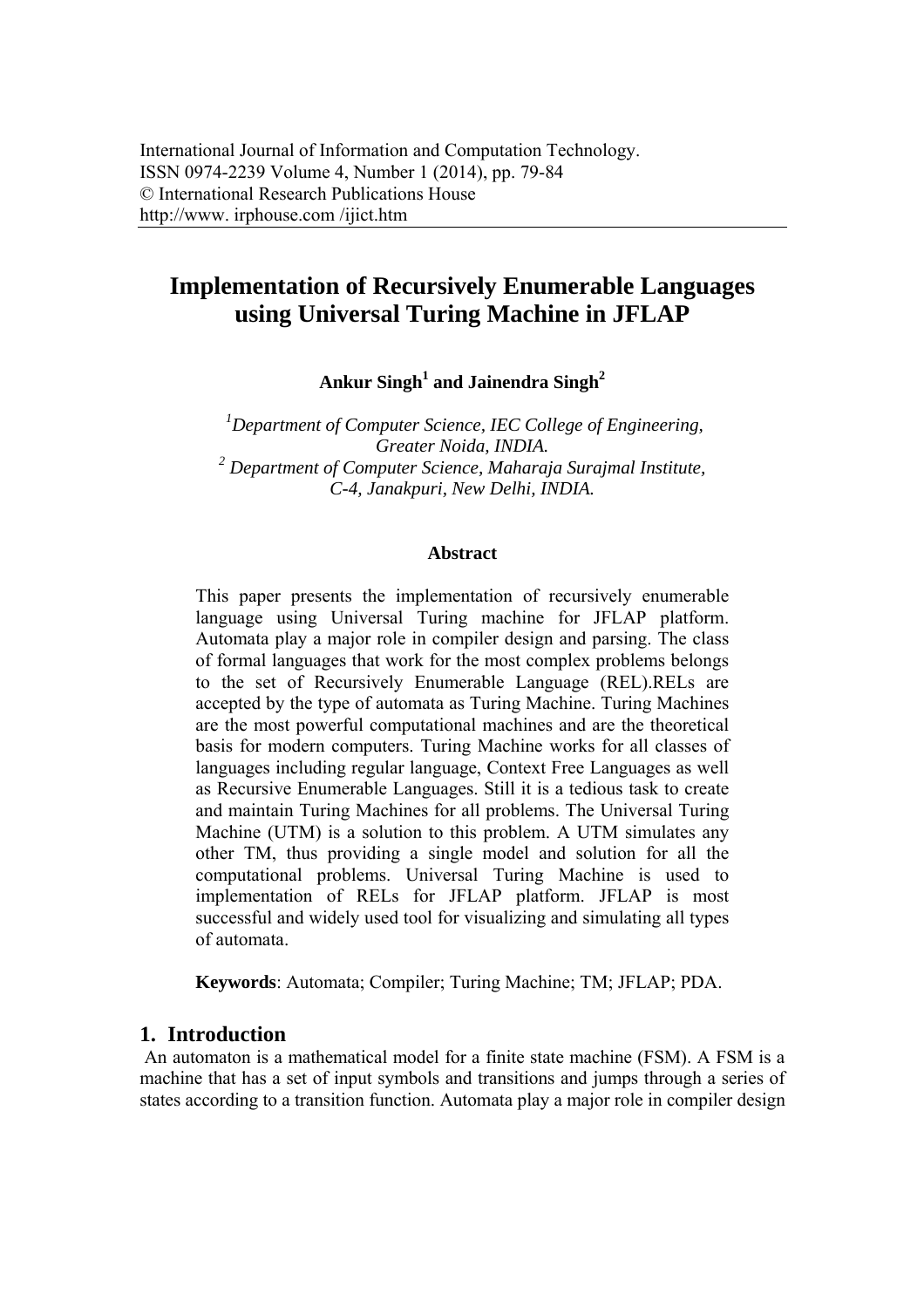and parsing. Turing machines are the most powerful computational machines. They possess an infinite memory in the form of a tape, and a head which can read and change the tape, and move in either direction along the tape or remain stationary. Turing machines are equivalent to algorithms, and are the theoretical basis for modern computers. A Turing machine that is able to simulate any other Turing machine is called a Universal Turing machine (UTM, or simply a universal machine). A UTM is the abstract model for all computational models. A UTM TU is an automaton that, given as input the description of any Turing Machine TM and a string w, can simulate the computation of M on w. JFLAP is software for experimenting with formal languages topics including nondeterministic finite automata, nondeterministic pushdown automata, and multi-tape Turing machines, several types of grammars, parsing, and L-systems. JFLAP is extremely useful in constructing Turing Machine with multiple inputs. Complex Universal Turing Machines can also be built by using other Turing Machines as components or building blocks for the same.

It is possible to introduce various ICT Applications for each category. Farmers can use B2B portals, Information and knowledge managements systems, information systems and mobile technologies to obtain information and direct market to reach the vision. Peelers must be updated with the technologies and market requirements, market trends and standards. Since this is the most critical category in the production process and difficult category for the technology adoption, special attention must required. Collectors are the category who collect cinnamon from farmers, sorting and grading cinnamon. There for they should be updated with market requirements, market trends and standards. They can use knowledge management systems, information systems and web sites to get information to optimize product qualities. Exporters must use B2B portals, interactive webs, informational webs and latest ICT tools for marketing, promotions and communication. Certification authorities are using international standard web sites and ICT tools. But they should be reported to the government authority. Buyers have no much control over the other parties and government. They can access latest prices, details and can directly communicate with exporters, certification authorities, and other categories on demand via the ICT channels.

# **2. Universal Turing Machine in JFLAP**

# **2.1 JFLAP**

JFLAP (Java Formal Languages and Automata Package) is software for experimenting with formal languages topics including nondeterministic finite automata, nondeterministic pushdown automata, and multi-tape Turing machines, several types of grammars, parsing, and L-systems. JFLAP is extremely useful in constructing Turing Machine with multiple inputs. Complex Turing Machines can also be built by using other Turing Machines as components or building blocks for the same. The implementation of a Turing Machine and Universal Turing Machine for the JFLAP platform has been described. JFLAP is most successful and widely used tool for visualizing and simulating automata such as finite state machines, pushdown automata, and Turing Machines. By executing our Universal Turing Machine in JFLAP,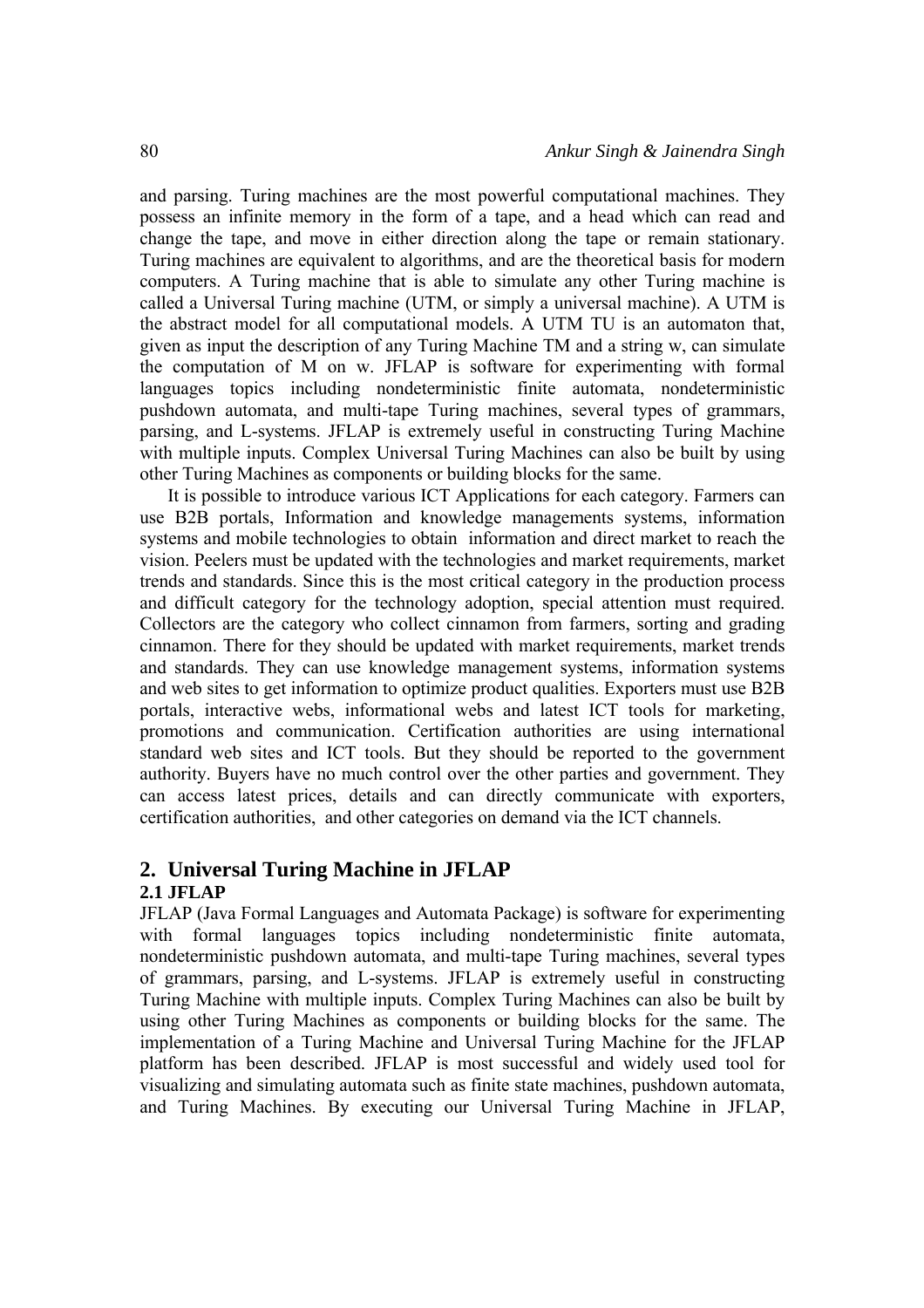everyone get a direct and interactive experience of how this Turing Machine is capable of emulating other Turing Machines.

### **2.2 Turing Machine**

A Turing machine is an automation whose temporary storage is tape. This tape is divided into cells, each of which is capable of holding one symbol. Associated with the tape is read-write head that can travel right or left on the tape and that can read and write a single symbol on each move. Turing Machines are the most powerful computational machines. The Turing Machine (TM) is the solution for the halting problem and all other problems that exist in the domain of computer science. Turing Machines provide an abstract model to all problems. It can work with Recursively Enumerable Language.

A Turing Machine *M* is defined by

 $M = (Q, \Sigma, \Gamma, \delta, q_s, \Box, F)$ 

where

Q is the set of internal states  $\{qi \mid i \text{ is a nonnegative integer}\}\$ 

 $\Sigma$  is the input alphabet

- $Γ$  is the finite set of symbols in the tape alphabet
- δ is the transition function
- S is  $Q^* \Gamma n \rightarrow$  subset of  $Q^* \Gamma n^*$  {L, S, R}n
- $\Box$  is the blank symbol.
- qs (is member of Q) is the initial state
- F (is a subset of Q) is the set of final states

## **2.3 Universal Turing Machine**

A UTM simulates any other TM, thus providing a single model and solution for all the computational problems. A UTM TU is an automaton that, given as input the description of any Turing Machine TM and a string w, can simulate the computation of M on w. It reduces the memory usage when compared to using multiple TMs. The transition function is the core part of a UTM. The UTM works on the basis of the rules defined in it. The transition function  $\delta$  is defined as

 $\delta$  :  $Q \times \Gamma \rightarrow Q \times \Gamma \times \{L,R\}$ 

The transition function  $\delta$  is a partial function on Q X  $\Gamma$  and its interpretation gives the principle by which a Turing Machine operates. The arguments of  $\delta$  are the current state of the control unit and the current tape symbol being scanned. The result is a new state of the control unit, a new tape symbol which replaces the old one and a move symbol L or R.

A UTM can accept regular languages, CFGs as well as RELs. A UTM can solve any problem that can be solved using a FSA, PDA or even a standard Turing Machine. The UTM designed in this paper supports a restricted alphabet of  $\{a, b, c, x, y, z, \}$ . It does not support non-determinism. Any standard TM with a maximum of ten states can be simulated using this UTM. It has over 1000 states to simulate a standard TM.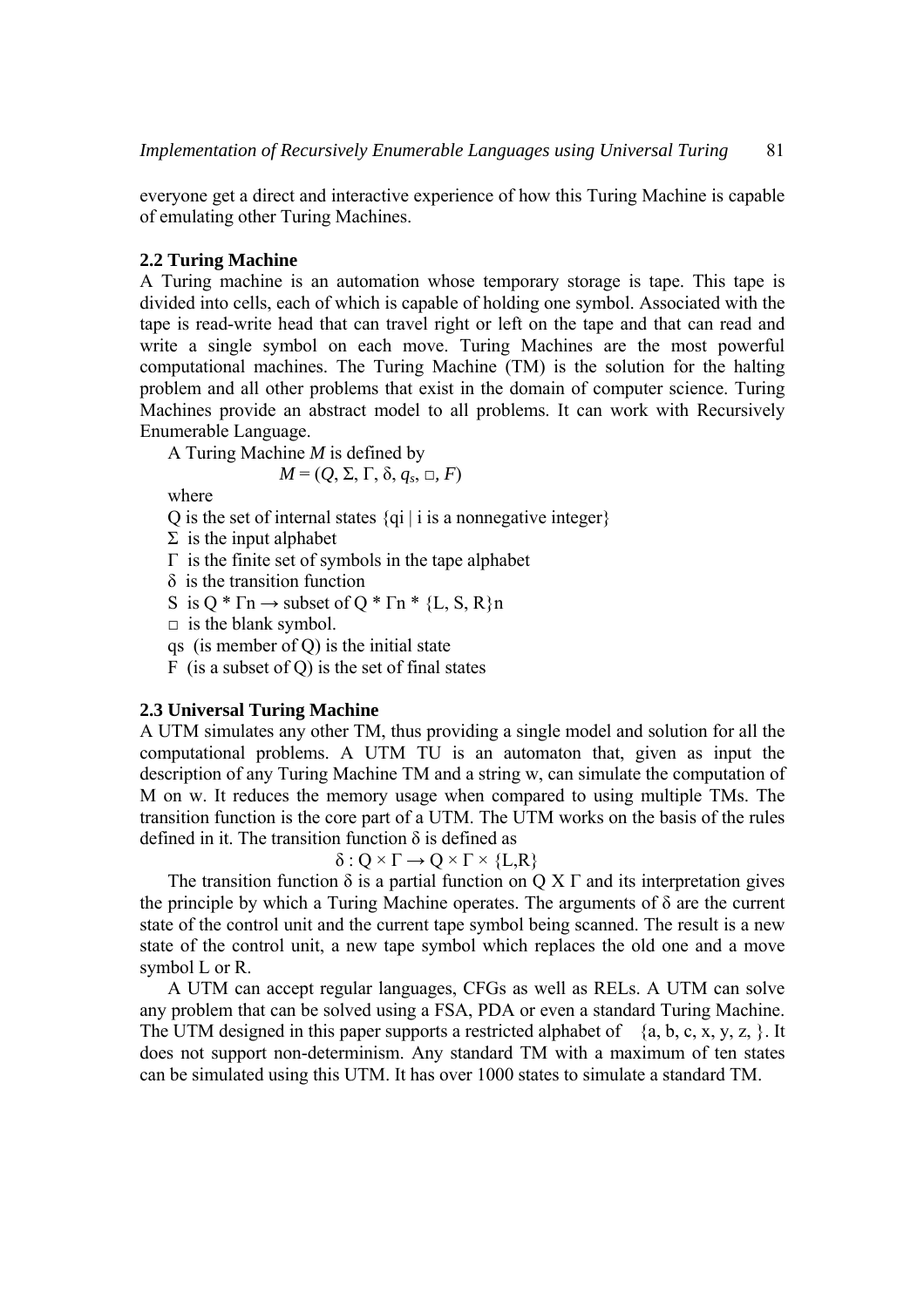#### **2.4 Recursively Enumerable Language**

A language L is said to be recursively enumerable if there exists a Turing Machine that accepts it. It implies that there exists a Turing Machine M, such that, for every  $w \in L$ 

 $q_0w$   $\vdash^* M x_1q_fx_2$ 

With  $q_f$  a final state. The definition says nothing about what happens for w not in L; it may be that machine halts in a no final state or that it never halts and goes into an infinite loop.

Regular languages form a proper subset of Context Free Languages. So PDA is more powerful than finite automata. But CFLs are limited in scope because many of the simple language like  $a^nb^nc^n$  are not context free. So to incorporate the set of all languages that are not accepted by PDAs and hence that are not context free, more powerful language families has been formed. This creates the class of Recursively Enumerable Languages (REL).

#### **3. Implementation**

The Language L is said to be recursively enumerable if there exists a Turing Machine that accepts it. The working of Turing Machine for a recursively enumerable language can be explained with an example of  $a^nb^nc^n$ . The language  $a^nb^nc^n$  is a recursively enumerable language which cannot be implemented using a FA as well as a PDA. The standard Turing machine  $T_M$  for the language  $a^nb^nc^n$  is given in Fig. 1(a).

The various strings are applied to the Turing Machine with multiple run. A few results are shown in Fig. 1(b).



| Input     | Result |
|-----------|--------|
| aabbcc    | Accept |
| aabbbccc  | Reject |
| aabbcc    | Accept |
| aaaabbccc | Reject |
| aabbbc    | Reject |
| aaabbbccc | Accept |
| abbbbccc  | Reject |

**Fig. 1**. (a) Turing Machine for anbncn (b) Multiple Run by Turing



The same problem can be solved with the UTM also. The difference lies in the way the UTM branches into states and transitions as a single move of TM corresponds to multiple moves of TU.

The same problem can be solved with the UTM also. The difference lies in the way the UTM branches into states and transitions as a single move of TM corresponds to multiple moves of TU.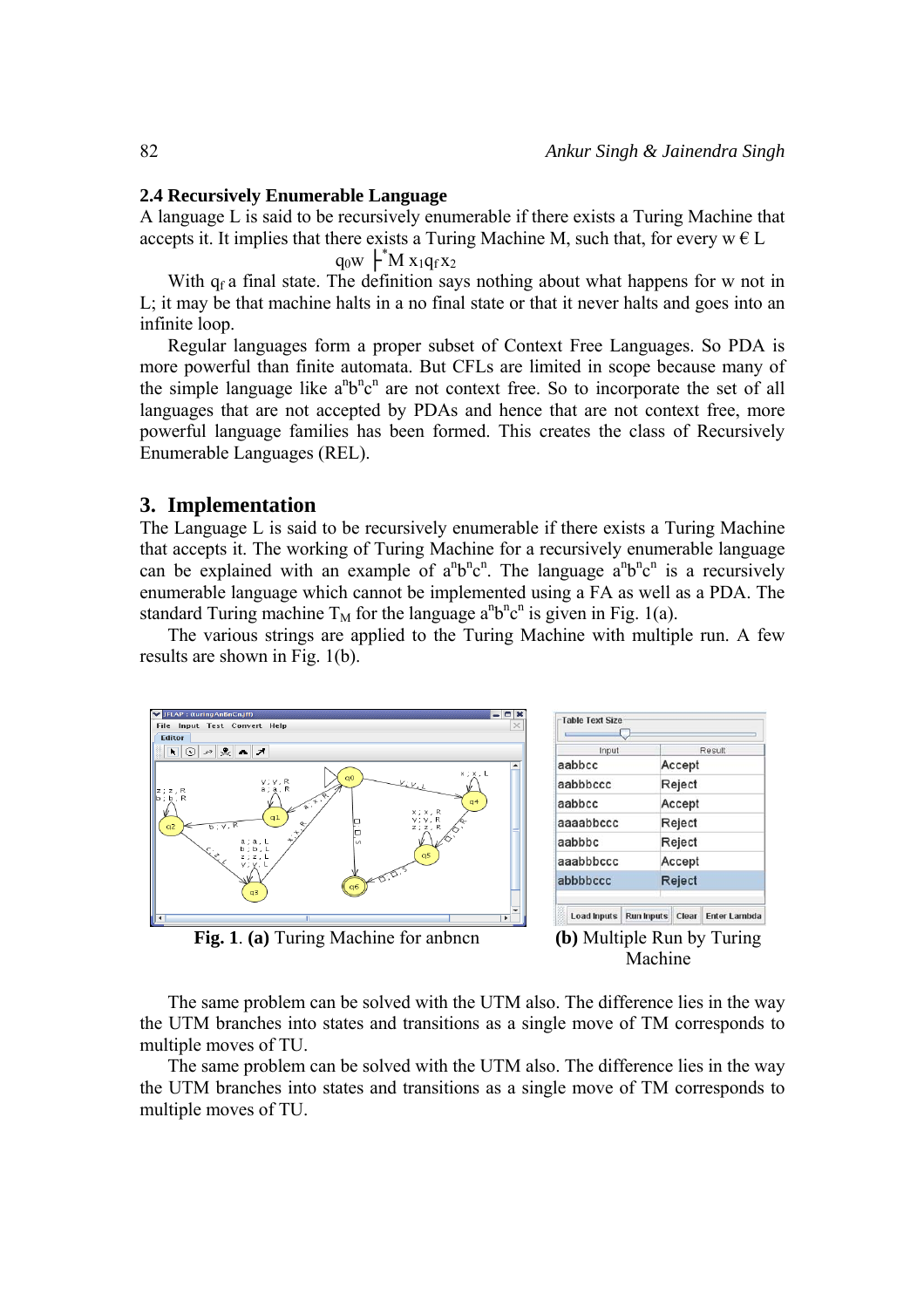For a deterministic Turing machine with m symbols in the alphabet such that  $|\Sigma|$  = m and total number of states n, m  $X$  n transitions are possible. A UTM with n states,  $|$  $\Sigma$  | = m and p possible directions branches into m X n X p states for execution. A problem that can be solved with a multi tape Turing machine with m tapes in O (n) moves can be done with a UTM in O (nm) moves. For Fig. 2 shows the UTM for the recursively enumerable language  $a^nb^nc^n$ .



**Fig. 2**: Universal Turing Machine for anbncn.

# **4. Conclusions**

Turing Machines are the most powerful computational machines. The Turing Machines provide an abstract model to all the problems. This paper describes the working of a Turing Machine and UTM for Recursively Enumerable Languages for JFLAP platform. A Universal Turing Machine simulates any other Turing Machine, thus providing a single model and solution for all the computational problems. The language  $a^n b^n c^n$  is a recursively enumerable language which cannot be implemented using a Finite Automata or a PDA but can done using a Turing Machine. This requires more storage than for Context Free Languages and hence the Turing Machine with the infinite tapes, extendable in both directions is used for this. The UTM is designed to supports an alphabet of  $\{a, b, c, x, y, z\}$ . It simulates standard Turing machine with a maximum of ten states. It also does not support non-determinism.

The future work includes enhancing the concept of universality by including more symbols in the input alphabet as well as in the tape alphabet.